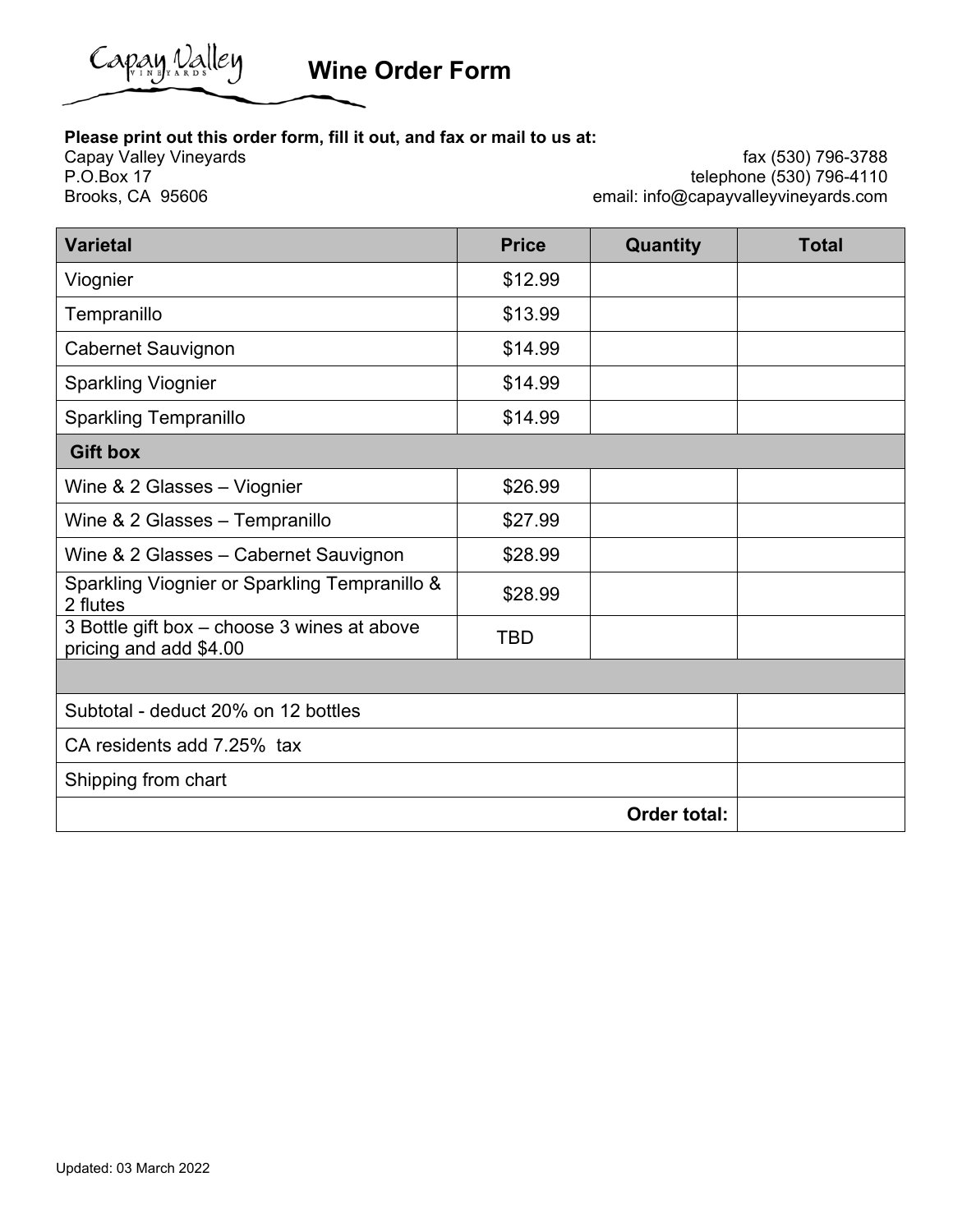

## **Please print out this order form, fill it out, and fax or mail to us at:**

Capay Valley Vineyards P.O.Box 17 Brooks, CA 95606

fax (530) 796-3788 telephone (530) 796-4110 email: info@capayvalleyvineyards.com

| <b>Billing Information</b>                                                                                  |        |                | <b>Shipping Information (if different)</b> |                             |                         |  |            |                |        |
|-------------------------------------------------------------------------------------------------------------|--------|----------------|--------------------------------------------|-----------------------------|-------------------------|--|------------|----------------|--------|
| Name on card:                                                                                               |        |                |                                            | Name:                       |                         |  |            |                |        |
| Company name<br>(if applicable):                                                                            |        |                |                                            |                             |                         |  |            |                |        |
| <b>Billing Address</b>                                                                                      |        |                |                                            | Shipping<br>Address:        |                         |  |            |                |        |
| City:                                                                                                       |        |                |                                            | City:                       |                         |  |            |                |        |
| State:                                                                                                      |        |                |                                            | State:                      |                         |  |            |                |        |
| Zip code:                                                                                                   |        |                |                                            | Zip code:                   |                         |  |            |                |        |
| Daytime phone:                                                                                              |        |                |                                            | Daytime phone:              |                         |  |            |                |        |
| Email:                                                                                                      |        |                |                                            | Email:                      |                         |  |            |                |        |
| Payment method:                                                                                             | $\Box$ | Check enclosed |                                            | Credit Card: Visa $\square$ |                         |  | Mastercard | □<br>Discover  | $\Box$ |
| Card Number (16 digits):                                                                                    |        |                |                                            |                             | <b>Expiration Date:</b> |  |            | Security code: |        |
| $\Box$<br>Add my name to Friends of Capay Valley Vineyards mailing list for news updates and special offers |        |                |                                            |                             |                         |  |            |                |        |
| Additional comments:                                                                                        |        |                |                                            |                             |                         |  |            |                |        |
|                                                                                                             |        |                |                                            |                             |                         |  |            |                |        |
|                                                                                                             |        |                |                                            |                             |                         |  |            |                |        |
|                                                                                                             |        |                |                                            |                             |                         |  |            |                |        |
|                                                                                                             |        |                |                                            |                             |                         |  |            |                |        |